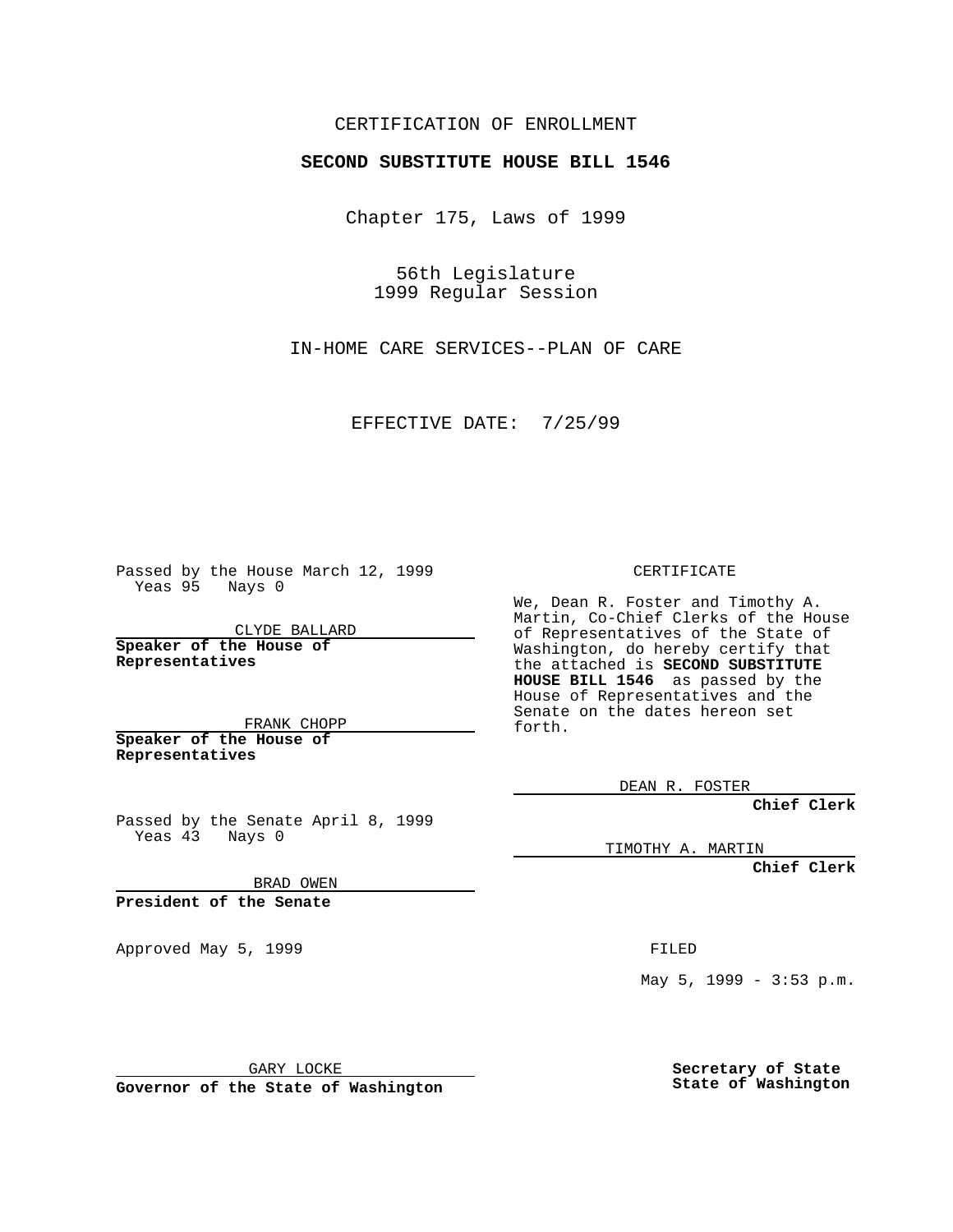## **SECOND SUBSTITUTE HOUSE BILL 1546** \_\_\_\_\_\_\_\_\_\_\_\_\_\_\_\_\_\_\_\_\_\_\_\_\_\_\_\_\_\_\_\_\_\_\_\_\_\_\_\_\_\_\_\_\_\_\_

\_\_\_\_\_\_\_\_\_\_\_\_\_\_\_\_\_\_\_\_\_\_\_\_\_\_\_\_\_\_\_\_\_\_\_\_\_\_\_\_\_\_\_\_\_\_\_

Passed Legislature - 1999 Regular Session

## **State of Washington 56th Legislature 1999 Regular Session**

**By** House Committee on Appropriations (originally sponsored by Cody, Parlette, Doumit, Ballasiotes, Conway, D. Schmidt, Dickerson, Campbell, Wolfe, Kenney, Ogden, Radcliff, Kessler, Veloria, Ruderman, Linville, Santos, Haigh, Cooper, Miloscia, Edmonds, Keiser, Lantz, Hurst, Schual-Berke, Quall, Van Luven, Rockefeller, O'Brien, Wood, Murray, Fortunato and McIntire)

Read first time 03/08/1999.

1 AN ACT Relating to in-home care services; amending RCW 74.39A.090; 2 adding a new section to chapter 74.39A RCW; and creating new sections.

3 BE IT ENACTED BY THE LEGISLATURE OF THE STATE OF WASHINGTON:

 NEW SECTION. **Sec. 1.** (1) The legislature finds that the quality of long-term care services provided to, and protection of, Washington's low-income elderly and disabled residents is of great importance to the state. The legislature further finds that revised in-home care policies are needed to more effectively address concerns about the quality of these services.

 (2) The legislature finds that consumers of in-home care services frequently are in contact with multiple health and long-term care providers in the public and private sector. The legislature further finds that better coordination between these health and long-term care providers, and case managers, can increase the consumer's understanding of their plan of care, maximize the health benefits of coordinated care, and facilitate cost efficiencies across health and long-term care 17 systems.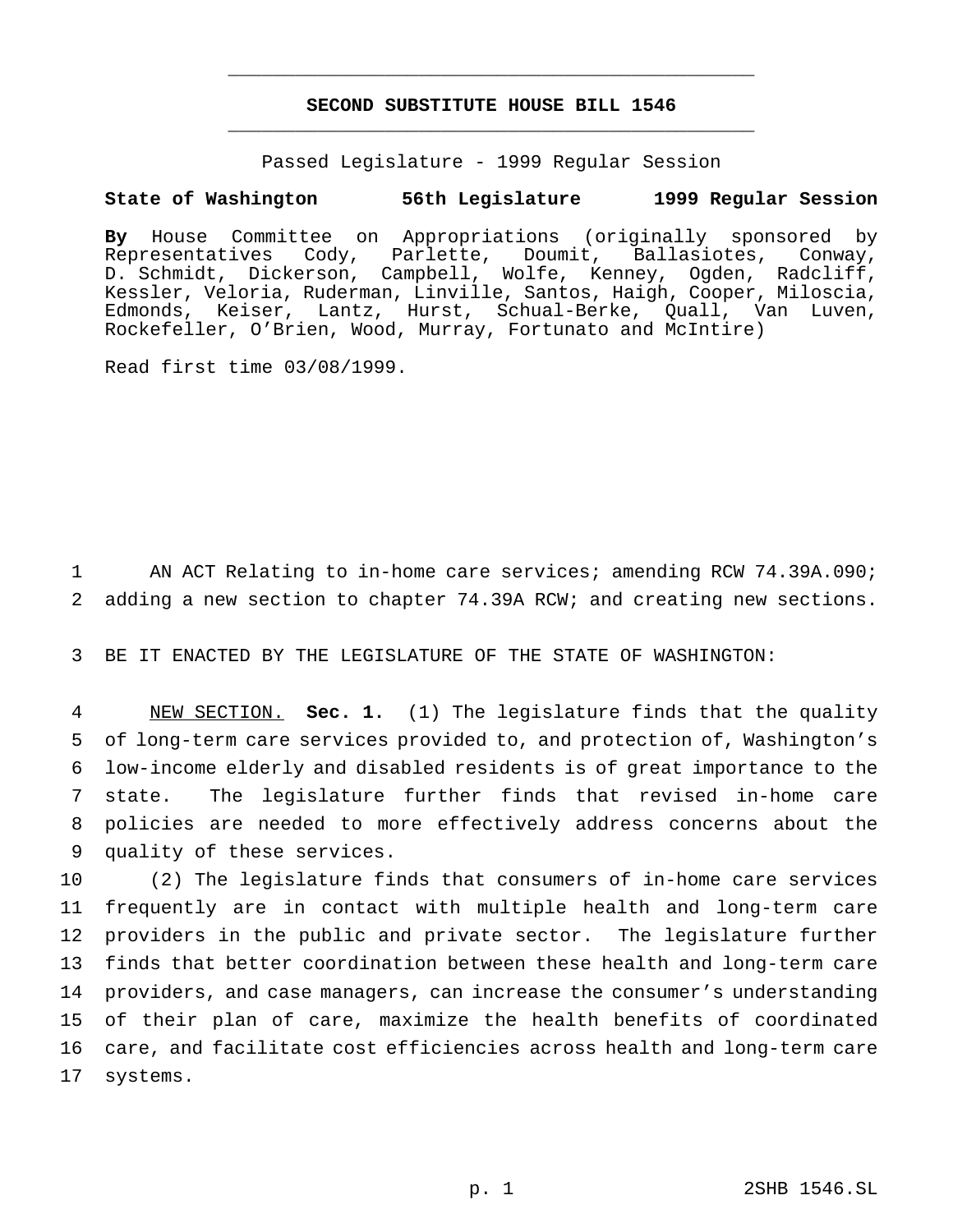**Sec. 2.** RCW 74.39A.090 and 1995 1st sp.s. c 18 s 38 are each amended to read as follows:

 (1) The legislature intends that any staff reassigned by the department as a result of shifting of the reauthorization responsibilities by contract outlined in this section shall be dedicated for discharge planning and assisting with discharge planning and information on existing discharge planning cases. Discharge planning, as directed in this section, is intended for residents and patients identified for discharge to long-term care pursuant to RCW 70.41.320, 74.39A.040, and 74.42.058. The purpose of discharge planning is to protect residents and patients from the financial incentives inherent in keeping residents or patients in a more expensive higher level of care and shall focus on care options that are in the best interest of the patient or resident.

(2) The department shall contract with area agencies on aging:

16 (a) To provide case management services to ((individuals)) 17 consumers receiving home and community services in their own home; and (b) To reassess and reauthorize home and community services in home

19 or in other settings for ((individuals)) consumers consistent with the intent of this section:

 (i) Who have been initially authorized by the department to receive 22 home and community services; and

 (ii) Who, at the time of reassessment and reauthorization, are receiving home and community services in their own home.

 (3) In the event that an area agency on aging is unwilling to enter into or satisfactorily fulfill a contract to provide these services, the department is authorized to:

(a) Obtain the services through competitive bid; and

 (b) Provide the services directly until a qualified contractor can be found.

 (4) The department shall include, in its oversight and monitoring 32 of area agency on aging performance, assessment of case management 33 roles undertaken by area agencies on aging in this section. The scope 34 of oversight and monitoring must be expanded to include, but is not limited to, assessing the degree and quality of the case management performed by area agency on aging staff for elderly and disabled persons in the community.

 (5) Area agencies on aging shall assess the quality of the in-home 39 care services provided to consumers who are receiving services under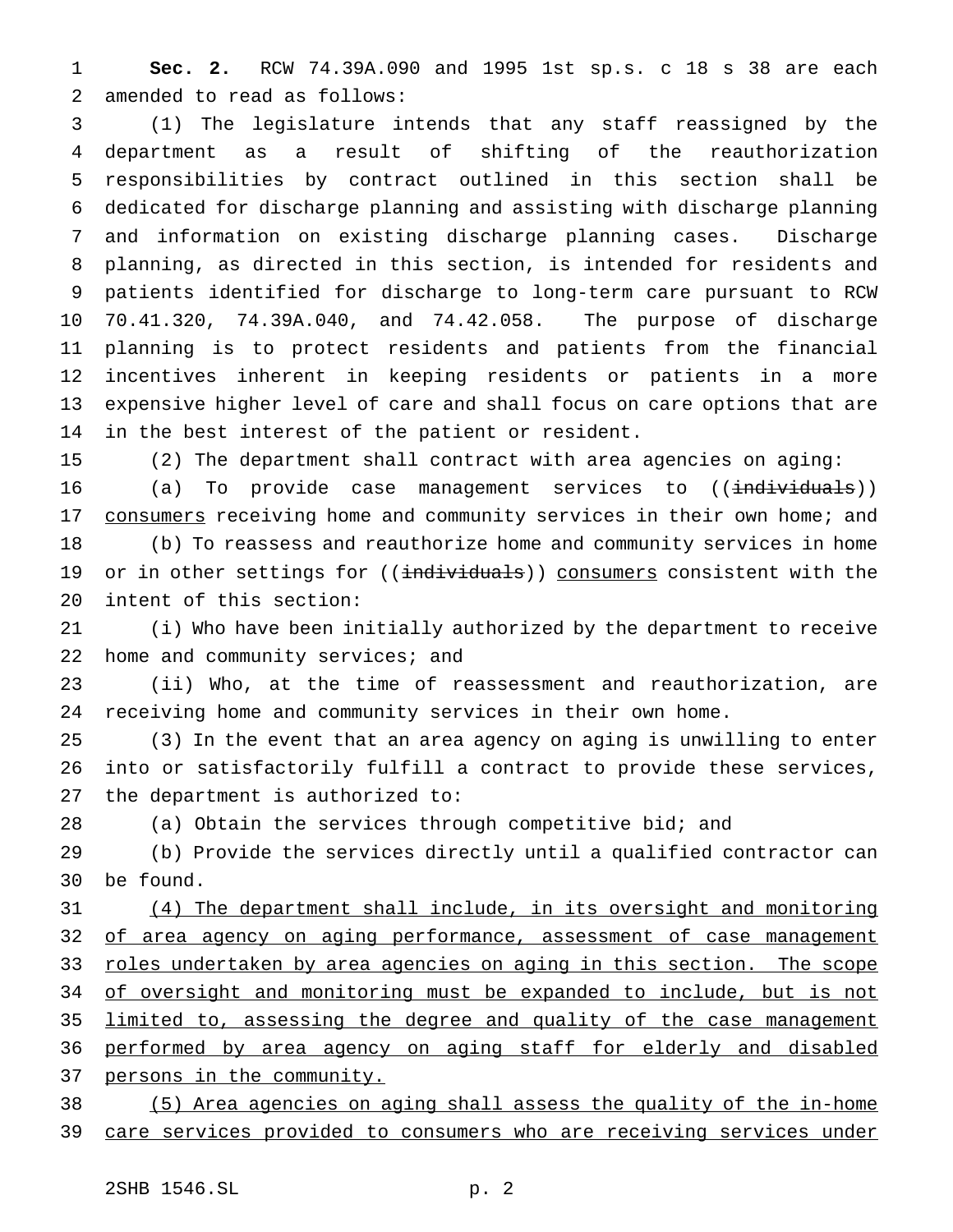1 the medicaid personal care, community options programs entry system or chore services program through an individual provider or home care agency. Quality indicators may include, but are not limited to, home 4 care consumers satisfaction surveys, how quickly home care consumers are linked with home care workers, and whether the plan of care under section 3 of this act has been honored by the agency or the individual provider. (6) The department shall develop model language for the plan of

 care established in section 3 of this act. The plan of care shall be 10 in clear language, and written at a reading level that will ensure the 11 ability of consumers to understand the rights and responsibilities 12 expressed in the plan of care.

 NEW SECTION. **Sec. 3.** A new section is added to chapter 74.39A RCW to read as follows:

 (1) In carrying out case management responsibilities established under RCW 74.39A.090 for consumers who are receiving services under the medicaid personal care, community options programs entry system or chore services program through an individual provider, each area agency on aging shall provide adequate oversight of the care being provided to consumers receiving services under this section. Such oversight shall include, but is not limited to:

 (a) Verification that the individual provider has met any training 23 requirements established by the department;

(b) Verification of a sample of worker time sheets;

 (c) Home visits or telephone contacts sufficient to ensure that the plan of care is being appropriately implemented;

(d) Reassessment and reauthorization of services;

(e) Monitoring of individual provider performance; and

 (f) Conducting criminal background checks or verifying that criminal background checks have been conducted.

 (2) The area agency on aging case manager shall work with each consumer to develop a plan of care under this section that identifies and ensures coordination of health and long-term care services that meet the consumer's needs. In developing the plan, they shall utilize, and modify as needed, any comprehensive community service plan developed by the department as provided in RCW 74.39A.040. The plan of care shall include, at a minimum: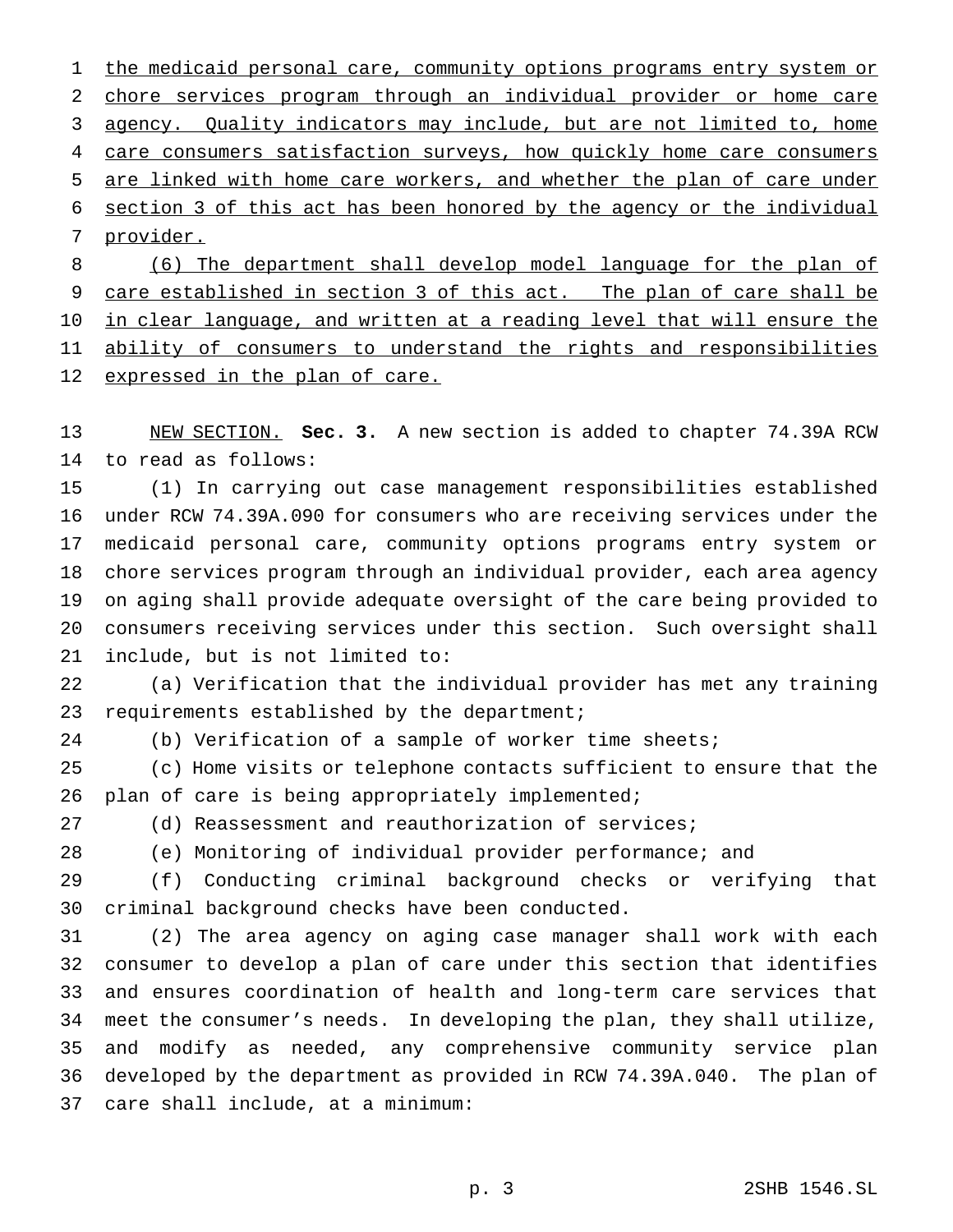(a) The name and telephone number of the consumer's area agency on aging case manager, and a statement as to how the case manager can be contacted about any concerns related to the consumer's well-being or the adequacy of care provided;

 (b) The name and telephone numbers of the consumer's primary health care provider, and other health or long-term care providers with whom 7 the consumer has frequent contacts;

 (c) A clear description of the roles and responsibilities of the area agency on aging case manager and the consumer receiving services under this section;

 (d) The duties and tasks to be performed by the area agency on aging case manager and the consumer receiving services under this section;

 (e) The type of in-home services authorized, and the number of hours of services to be provided;

(f) The terms of compensation of the individual provider;

 (g) A statement that the individual provider has the ability and willingness to carry out his or her responsibilities relative to the plan of care; and

 (h)(i) Except as provided in (h)(ii) of this subsection, a clear statement indicating that a consumer receiving services under this section has the right to waive any of the case management services offered by the area agency on aging under this section, and a clear indication of whether the consumer has, in fact, waived any of these services.

 (ii) The consumer's right to waive case management services does not include the right to waive reassessment or reauthorization of services, or verification that services are being provided in accordance with the plan of care.

 (3) Each area agency on aging shall retain a record of each waiver of services included in a plan of care under this section.

 (4) Each consumer has the right to direct and participate in the development of their plan of care to the maximum practicable extent of their abilities and desires, and to be provided with the time and support necessary to facilitate that participation.

 (5) A copy of the plan of care must be distributed to the consumer's primary care provider, individual provider, and other relevant providers with whom the consumer has frequent contact, as authorized by the consumer.